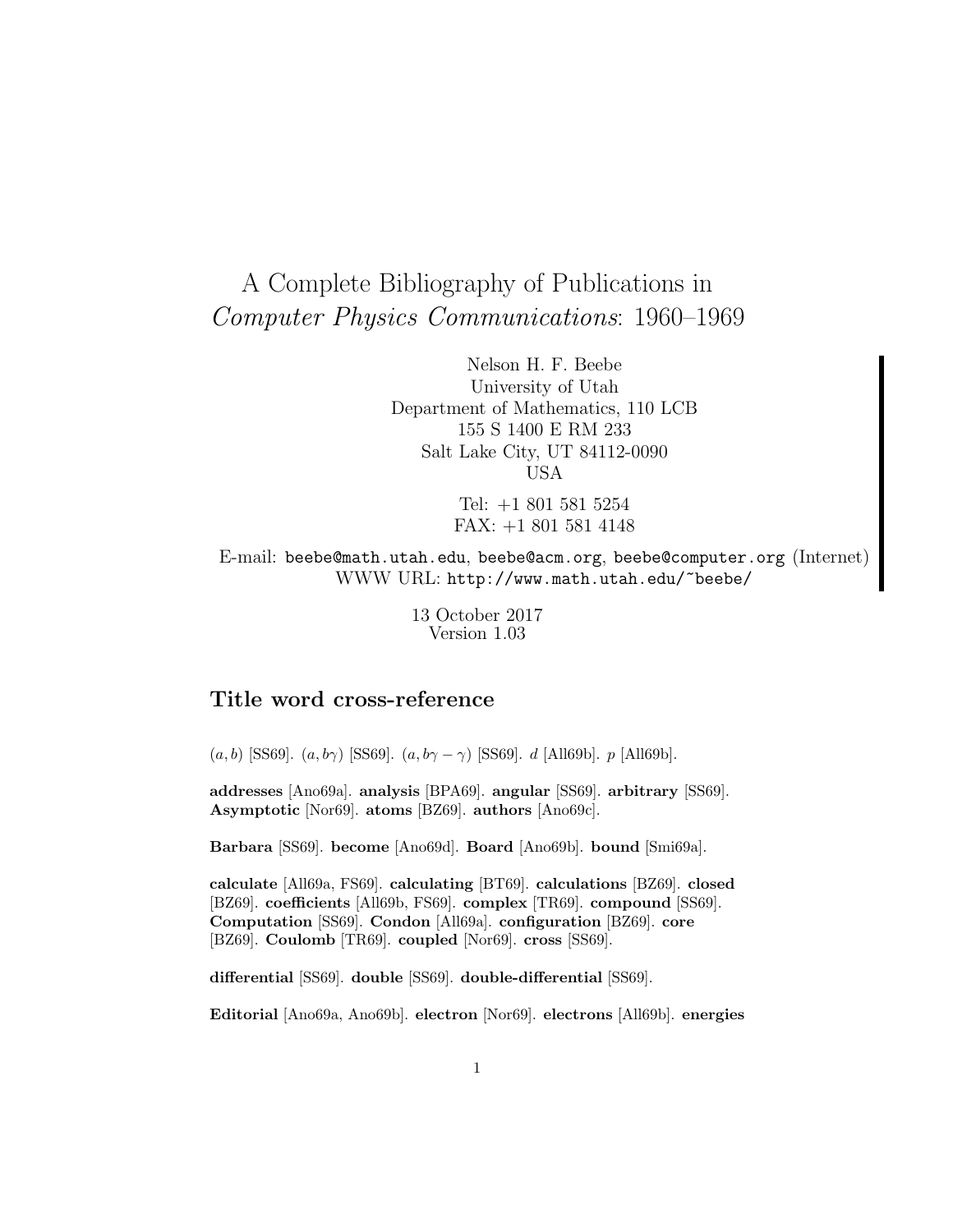[TR69]. **equations** [Nor69]. **equivalent** [All69b].

**factors** [All69a]. **Feshbach** [SS69]. **Fluxoids** [Kam69]. **formalism** [SS69]. **Fortran** [Rob69]. **Fractional** [All69b]. **Franck** [All69a]. **function** [Smi69a]. **functions** [TR69].

**generalized** [SS69]. **Ginzburg** [Kam69].

**Hauser** [SS69]. **having** [BZ69]. **hydrogenic** [FS69].

**II** [SS69]. **Instructions** [Ano69c]. **interaction** [BZ69]. **Introduction** [Bur69]. **ions** [FS69].

**Landau** [Kam69]. **library** [Ano69d].

**Mandy** [SS69]. **Moldauer** [SS69]. **momenta** [SS69]. **M¨ossbauer** [BPA69].

**non** [BZ69]. **non-relativistic** [BZ69]. **Nuclear** [Smi69a, Smi69b, SS69].

**orbitals** [BZ69].

**Parameter** [Smi69c]. **parentage** [All69b]. **penetrability** [Smi69b]. **phase** [Smi69b]. **potential** [BT69]. **program** [All69a, Ano69d, BPA69, BT69, FS69]. **programs** [Rob69, SS69]. **publication** [Rob69].

**radiative** [FS69]. **reactions** [SS69]. **recombination** [FS69]. **Regge** [BT69]. **Relativistic** [BZ69].

**scattering** [BT69, Nor69]. **scientific** [Rob69]. **search** [Smi69c]. **sections** [SS69]. **shell** [All69b]. **shift** [Smi69b]. **solution** [Nor69]. **spectra** [BPA69]. **spin** [BZ69]. **spin-orbitals** [BZ69]. **state** [Smi69a]. **subroutine** [Smi69a, Smi69b, Smi69c]. **subscriber** [Ano69d].

**total** [SS69]. **trajectories** [BT69]. **two** [BZ69]. **type** [SS69].

**valence** [BZ69]. **Versatile** [BPA69].

**wave** [Smi69a].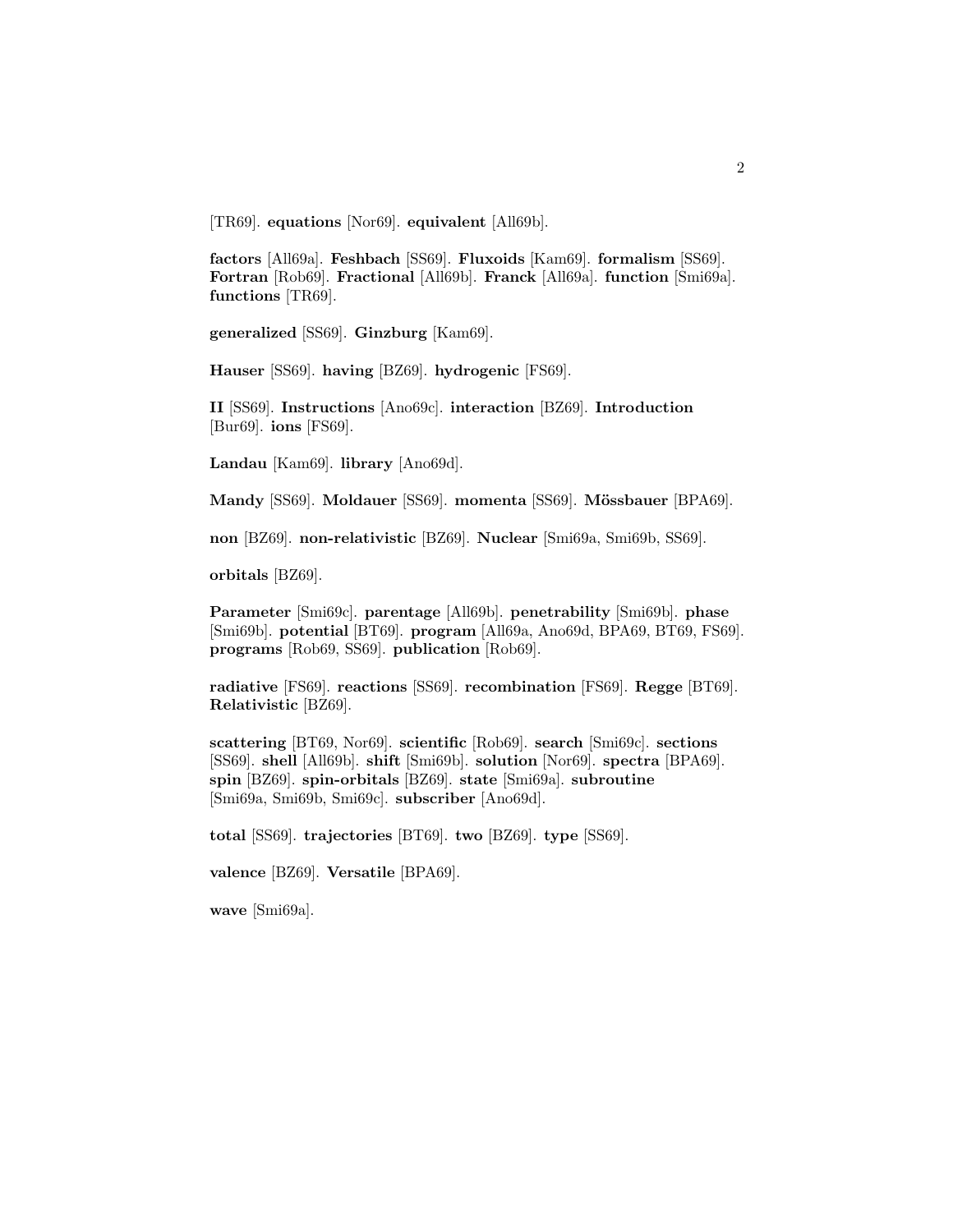## **References**

## **Allison:1969:PCF**

[All69a] A. C. Allison. A program to calculate Franck–Condon factors. Computer Physics Communications, 1(1):21–24, July 1969. CODEN CPHCBZ. ISSN 0010-4655 (print), 1879-2944 (electronic). URL http://www.sciencedirect.com/science/article/ pii/0010465569900149.

## **Allison:1969:FPC**

[All69b] D. C. S. Allison. Fractional parentage coefficients for equivalent p shell and equivalent d shell electrons. Computer Physics Communications, 1(1):15–20, July 1969. CODEN CPHCBZ. ISSN 0010-4655 (print), 1879-2944 (electronic). URL http://www.sciencedirect. com/science/article/pii/0010465569900137.

## **Anonymous:1969:EA**

[Ano69a] Anonymous. Editorial addresses. Computer Physics Communications, 1(1):vii–ix, July 1969. CODEN CPHCBZ. ISSN 0010-4655 (print), 1879-2944 (electronic). URL http://www.sciencedirect. com/science/article/pii/0010465569900095.

## **Anonymous:1969:EB**

[Ano69b] Anonymous. Editorial board. Computer Physics Communications, 1 (1):??, July 1969. CODEN CPHCBZ. ISSN 0010-4655 (print), 1879- 2944 (electronic). URL http://www.sciencedirect.com/science/ article/pii/0010465569900071.

#### **Anonymous:1969:IA**

[Ano69c] Anonymous. Instructions to authors. Computer Physics Communications, 1(1):x–xviii, July 1969. CODEN CPHCBZ. ISSN 0010-4655 (print), 1879-2944 (electronic). URL http://www.sciencedirect. com/science/article/pii/0010465569900101.

#### **Anonymous:1969:PLH**

[Ano69d] Anonymous. The program library and how to become a subscriber. Computer Physics Communications, 1(1):64–66, July 1969. CODEN CPHCBZ. ISSN 0010-4655 (print), 1879-2944 (electronic). URL http://www.sciencedirect.com/science/article/ pii/0010465569900198.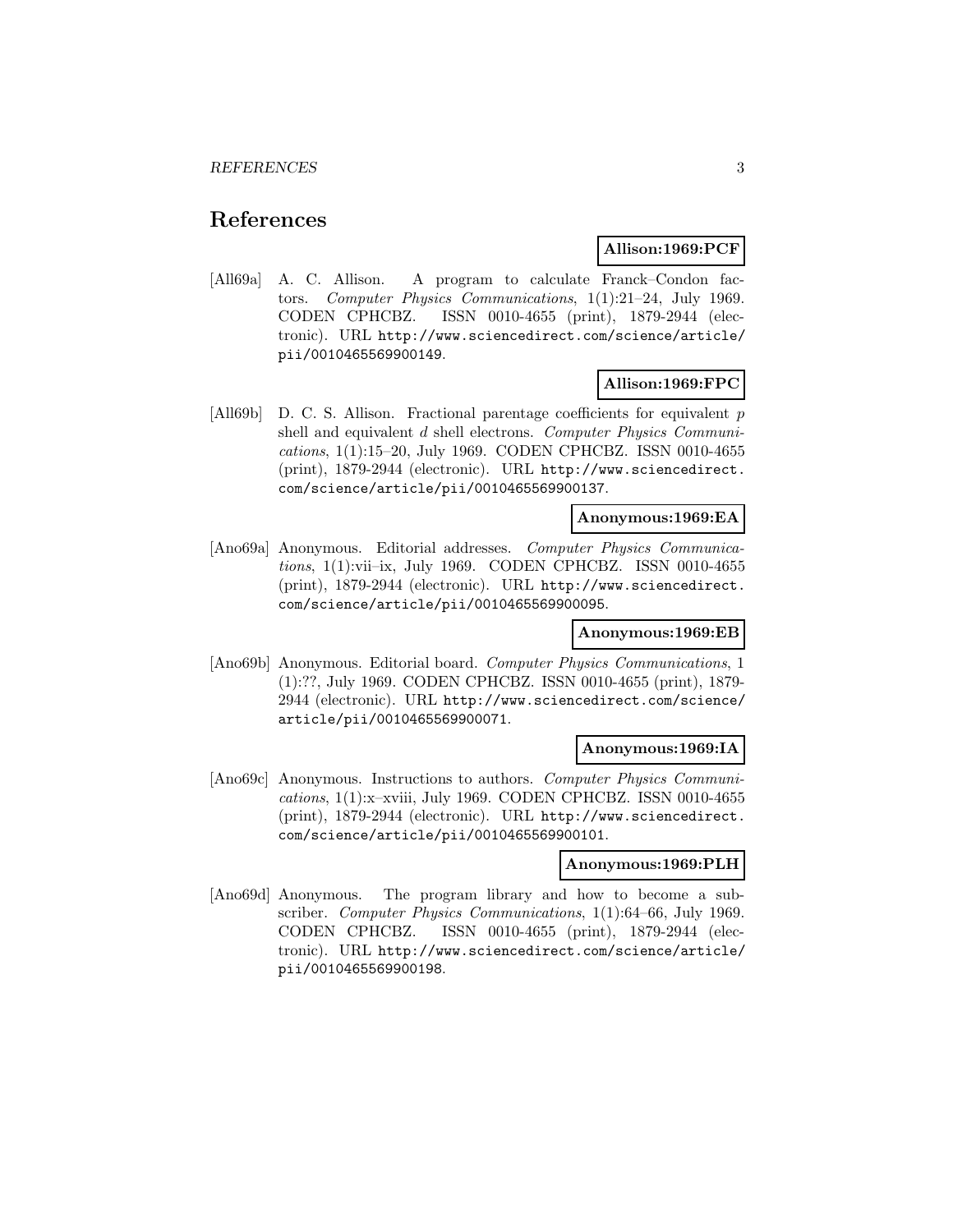## **Bent:1969:VPA**

[BPA69] Michael F. Bent, Börje I. Persson, and David G. Agresti. Versatile program for analysis of Mössbauer spectra. Computer Physics Communications, 1(2):67–87, October 1969. CODEN CPHCBZ. ISSN 0010-4655 (print), 1879-2944 (electronic). URL http://www. sciencedirect.com/science/article/pii/0010465569900010.

## **Burke:1969:PCR**

[BT69] P. G. Burke and C. Tate. A program for calculating Regge trajectories in potential scattering. Computer Physics Communications, 1(2):97– 105, October 1969. CODEN CPHCBZ. ISSN 0010-4655 (print), 1879- 2944 (electronic). URL http://www.sciencedirect.com/science/ article/pii/0010465569900034.

## **Burke:1969:I**

[Bur69] P. G. Burke. Introduction. Computer Physics Communications, 1(1): v–vi, July 1969. CODEN CPHCBZ. ISSN 0010-4655 (print), 1879- 2944 (electronic). URL http://www.sciencedirect.com/science/ article/pii/0010465569900083.

## **Beck:1969:RNR**

[BZ69] Donald R. Beck and Richard N. Zare. Relativistic and non-relativistic configuration interaction calculations for atoms having a closed core and two valence spin-orbitals. Computer Physics Communications, 1(2):113–134, October 1969. CODEN CPHCBZ. ISSN 0010-4655 (print), 1879-2944 (electronic). URL http://www.sciencedirect. com/science/article/pii/0010465569900058.

## **Flower:1969:PCR**

[FS69] D. R. Flower and M. J. Seaton. A program to calculate radiative recombination coefficients of hydrogenic ions. Computer Physics Communications, 1(1):31–34, July 1969. CODEN CPHCBZ. ISSN 0010-4655 (print), 1879-2944 (electronic). URL http://www. sciencedirect.com/science/article/pii/0010465569900162.

#### **Kammerer:1969:GLF**

[Kam69] U. Kammerer. Ginzburg–Landau fluxoids. Computer Physics Communications, 1(1):10–14, July 1969. CODEN CPHCBZ. ISSN 0010-4655 (print), 1879-2944 (electronic). URL http://www. sciencedirect.com/science/article/pii/0010465569900125.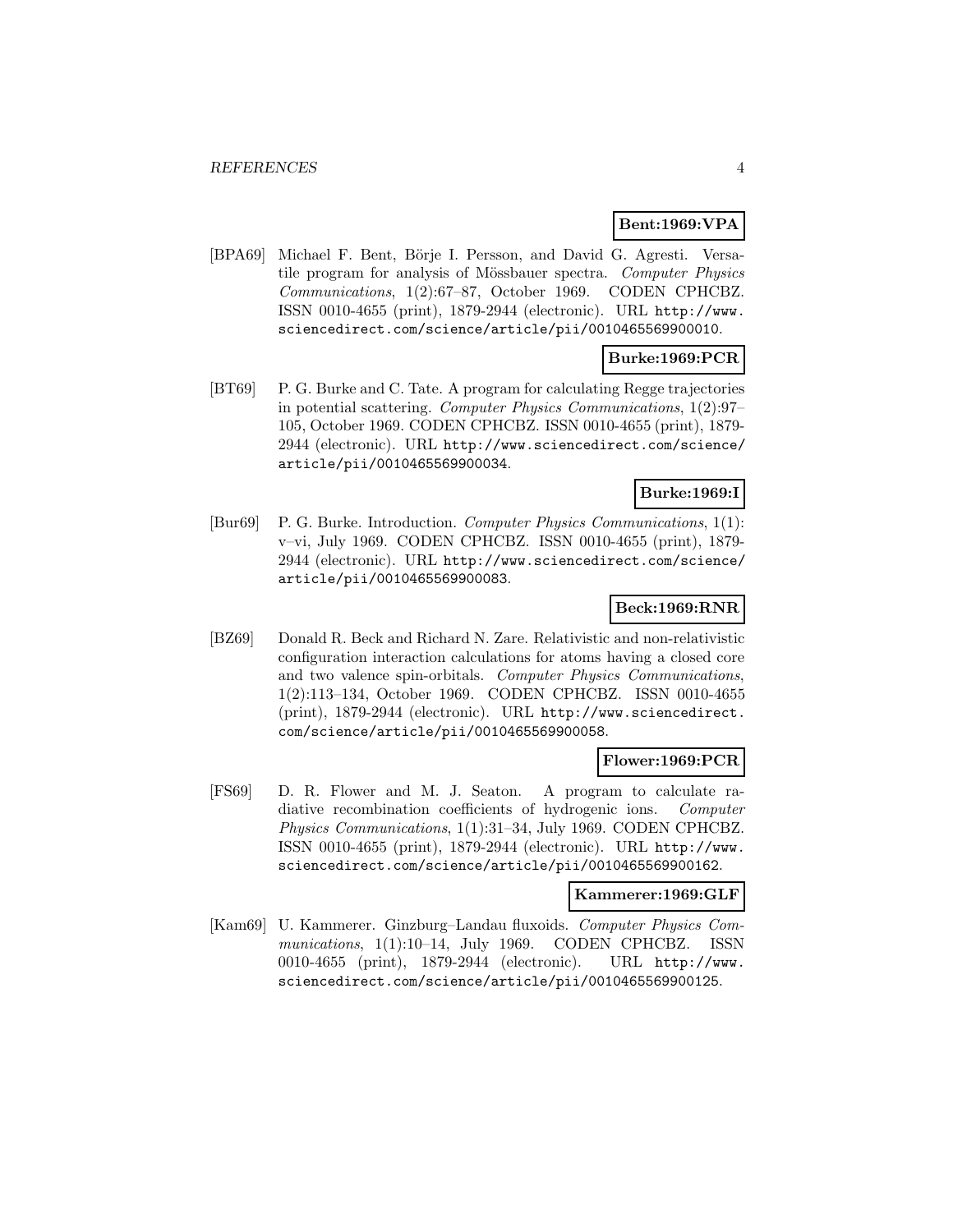#### **Norcross:1969:ASC**

[Nor69] David W. Norcross. Asymptotic solution of coupled equations for electron scattering. Computer Physics Communications, 1(2):88–96, October 1969. CODEN CPHCBZ. ISSN 0010-4655 (print), 1879- 2944 (electronic). URL http://www.sciencedirect.com/science/ article/pii/0010465569900022.

#### **Roberts:1969:PSF**

[Rob69] K. V. Roberts. The publication of scientific Fortran programs. Computer Physics Communications, 1(1):1–9, July 1969. CODEN CPHCBZ. ISSN 0010-4655 (print), 1879-2944 (electronic). URL http://www.sciencedirect.com/science/article/ pii/0010465569900113.

## **Smith:1969:NBS**

[Smi69a] William R. Smith. Nuclear bound state wave function subroutine. Computer Physics Communications, 1(1):55–63, July 1969. CODEN CPHCBZ. ISSN 0010-4655 (print), 1879-2944 (electronic). URL http://www.sciencedirect.com/science/article/ pii/0010465569900186.

## **Smith:1969:NPP**

[Smi69b] William R. Smith. Nuclear penetrability and phase shift subroutine. Computer Physics Communications, 1(2):106–112, October 1969. CODEN CPHCBZ. ISSN 0010-4655 (print), 1879-2944 (electronic). URL http://www.sciencedirect.com/science/article/ pii/0010465569900046.

## **Smith:1969:PSS**

[Smi69c] William R. Smith. Parameter search subroutine. Computer Physics Communications, 1(2):135–140, October 1969. CODEN CPHCBZ. ISSN 0010-4655 (print), 1879-2944 (electronic). URL http://www. sciencedirect.com/science/article/pii/001046556990006X.

## **Sheldon:1969:CTD**

[SS69] Eric Sheldon and Richard Michael Strang. Computation of total, differential, and double-differential cross sections for compound nuclear reactions of the type  $(a, b)$ ,  $(a, b\gamma)$  and  $(a, b\gamma - \gamma)$  (II) generalized programs "Mandy" and "Barbara" for arbitrary angular momenta in Hauser–Feshbach–Moldauer formalism. Computer Physics Communications, 1(1):35–53, July 1969. CODEN CPHCBZ. ISSN 0010-4655 (print), 1879-2944 (electronic). URL http://www.sciencedirect. com/science/article/pii/0010465569900174.